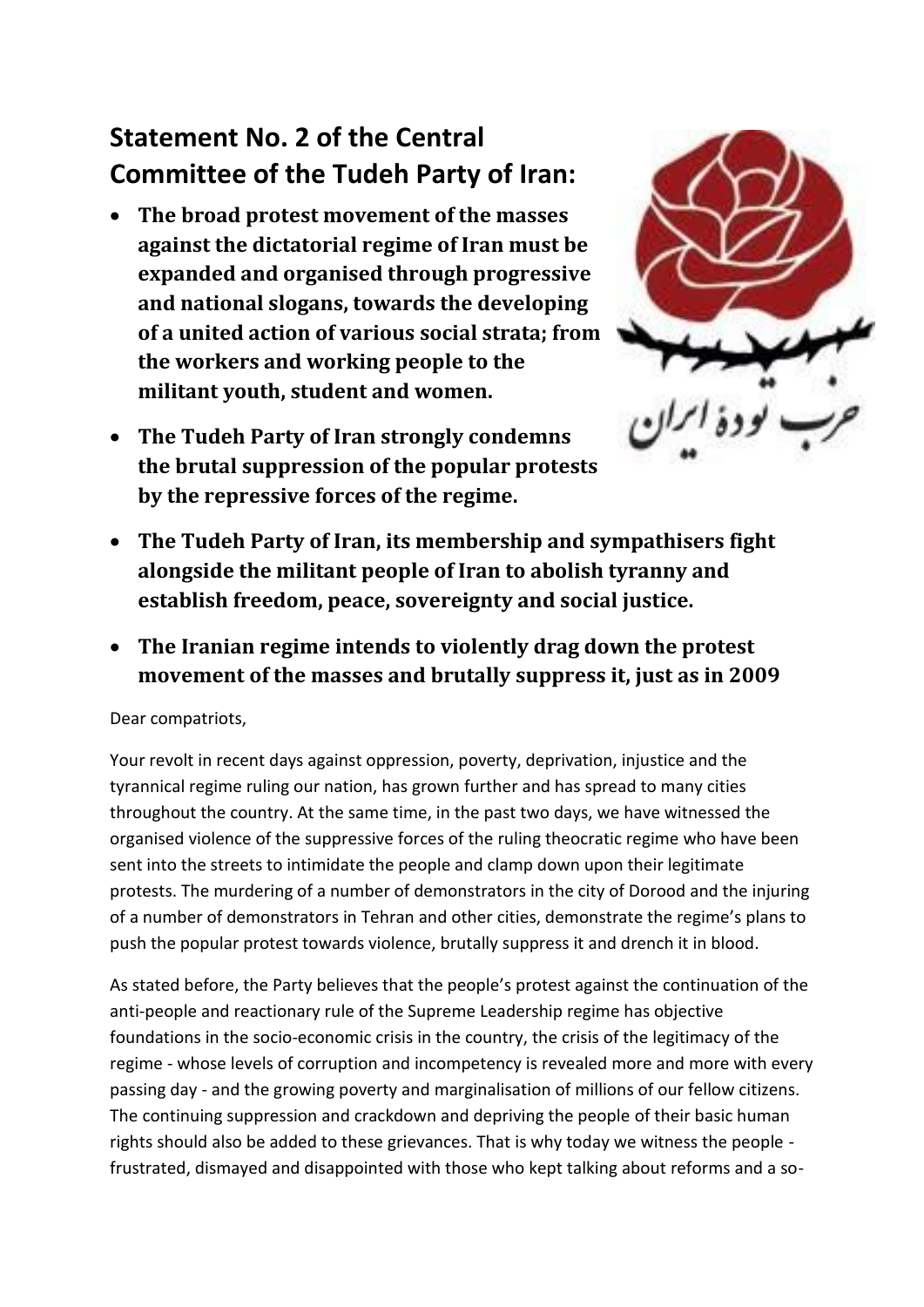called supposed "religious democracy" - now seeking other clear and robust solutions so as to move beyond the current unsustainable situation.

## Dear compatriots,

Based on the received information, the regime is rapidly preparing for a brutal and bloody suppression of the people's movement. The only effective way to confront this approach of the tyrannical regime is to widely mobilise the popular forces, the workers, the working people and the militant youth, students and women of the nation. The experience of the 1979 Revolution and the overthrow of the police-dictatorship Pahlavi regime proved that dictatorial regimes could not be toppled through street demonstrations alone. What broke the back of the puppet regime of the Shah was the million-strong demonstrations of the masses alongside the general strikes and the active participation of the workers and working people - particularly the oil workers - in nationwide strikes that made it impossible for the tyrannical regime to continue. For this to happen, there is required a thoughtful nationwide organisation and the selecting of appropriate popular slogans. The slogans of the students at yesterday's clashes calling for the united action of students, workers and other social strata, counted as one positive indication of such an understanding and the realisation of the urgency of the current critical situation. Without the united action of various social strata that are dissatisfied with the current situation, it is not certain that the brave street protests of the people - and particularly the younger generation - will achieve its ultimate success. At the same time, the exploitation by both domestic and external reactionary forces, whose goal is to spread misleading slogans and robbing the masses of their true protest movement, must be prevented and clearly confronted. The misleading slogans of such forces - including persuading those protesting to resort to violence - will only benefit the suppressive forces of the regime and the opponents of the popular movement.

## Dear compatriots,

The Tudeh Party of Iran, in standing with your struggles, considers itself an inseparable part of the popular protests against the continuation of the tyrannical regime. Once again, we call upon all the freedom-loving and progressive forces of the nation, the workers and working people and the militant students, youth and women of the nation to fight in a united front for:

- **Putting an end to the despotic regime,**
- **The unconditional and immediate release of all political prisoners,**
- **Putting a stop to the atmosphere of repression and suppression and the returning of all suppressive forces to their garrisons,**
- **Putting an end to the poverty, marginalisation, high prices, economic hardship, corruption, and oppression of the ruling regime,**
- **Creating the conditions for the people to determine their own destiny, organising the great nationwide movement of the people patiently and the utilising of appropriate slogans,**